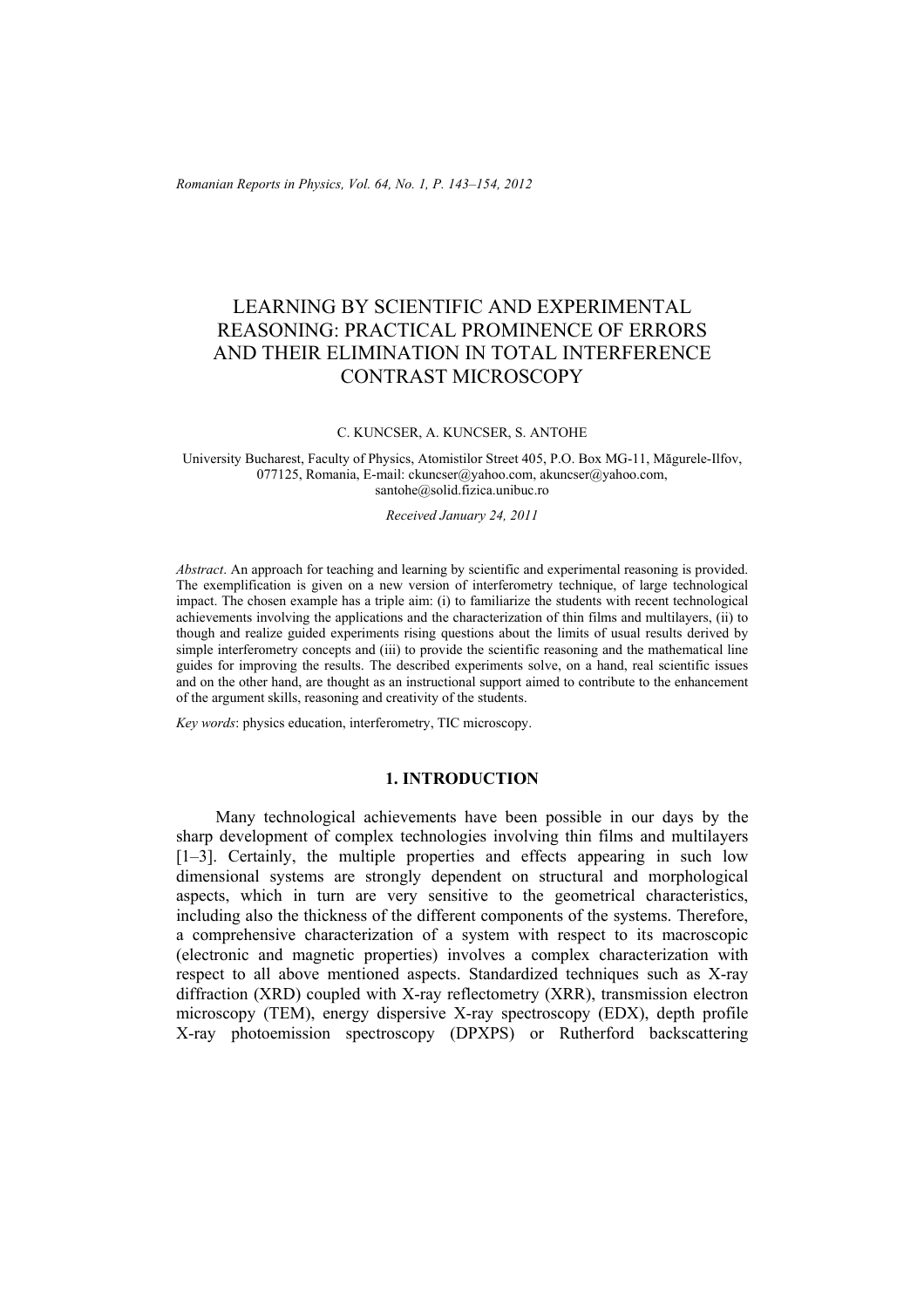spectroscopy (RBS) are usual techniques for analyzing the structure and stoichiometry of the layered systems together with their thickness [4]. However, such techniques are quite expensive and time-consuming. In addition, they are very precise methods suitable especially for the analysis of very low thicknesses, requiring hence, some limitations with respect to the quality of the surfaces/interfaces. For example, XRR requires strictly plane parallel layers with smooth interfaces, DPXPS the exact knowledge of the etching process parameters, RBS, the presence of a given elemental contrast, etc. A much cheaper and faster technique is the Atomic Force Microscopy (AFM) [5], but this technique has the disadvantage that involves a very sharp step of the analysed film and is too much localized with respect to the longitudinal direction along the step.

In these conditions, the microscopic interferometry could be seen as an ideal easy to operate analysis which can provide rapid information on layer morphology as well as on layer thickness, ranging from tenths of nm to a few µm. One of the newest and most performing versions of interferometry, giving information on a large range of thicknesses, is the total interference contrast microscopy. Contrary to traditional polarization interferometers working with linear polarized light, the total interference contrast (TIC) microscope works with circular polarized light [6], avoiding so the alteration of the contrast of interference pattern. The difference in the height of the specimen (*e.g.* the thickness of a thin film grown on a specific substrate) is related as usually to the difference in the optical path introduced by the reflection/transmission of the light on the step shape and can be derived by usual interferometry concepts [7]. However, additional effects could appear and influence the experimental determination and they have to be corrected, accordingly. This paper describes an experimental approach to evidence and subsequently to correct the main source of errors related to the determination of the film thickness by total contrast interferometry. At the same time, the proposed pathway, usually utilized in the scientific research, represents a good example for teaching and learning by scientific and experimental reasoning. Helping students to understand the reasoning grounding the scientific achievements and conclusions, still remains a central goal of science instruction [8]. The experiments are thought to lead to results which are in clear contradiction with the simple formula obtained by usual interferometry concepts, used in most of the text books and experimental evaluations. Reasoning and argumentation skills of the students in regard to this aspect can be investigated at this point. It is known that the argumentation is another goal of science education helping students to justify knowledge and contradiction claims [9] and therefore, the obtained experimental results can be considered as a supportive instructional context. The next step consists in the guidance of the students in solving the observed contradictions through an appropriate reasoning and an adequate mathematical approach. Finally, the conditions for solving the problem in the simplest way should be underlined. Along all the described processes, the creativity of the students should be activated.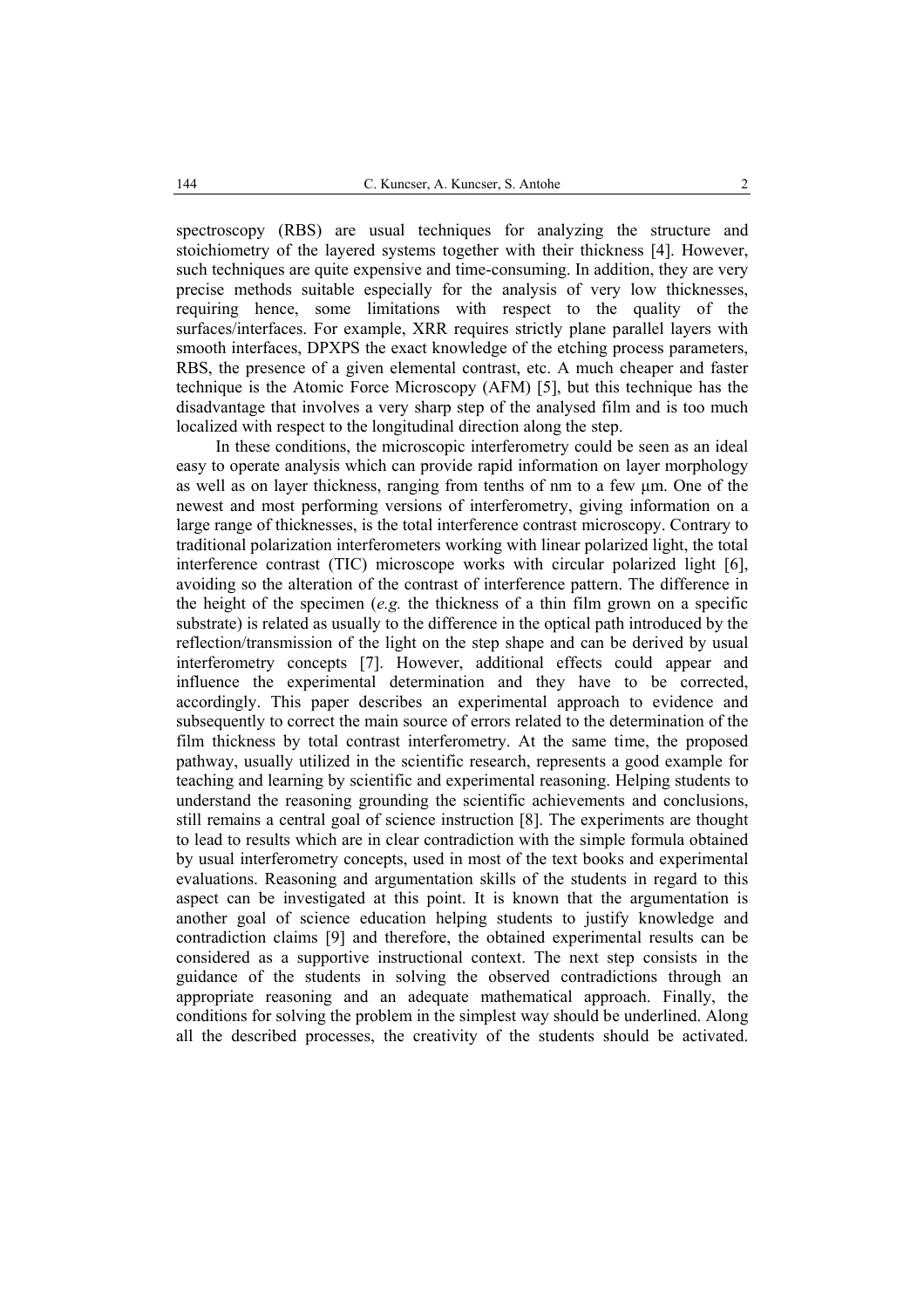Excepting possibilities of learning through experiment [10–12], other modern didactical methods can be complementary used in order to increase the efficiency of the educational process [13–15]. The impact of the interdisciplinarity on the Physics-Mathematics scientific education has to be also taken into account [16].

However, for the simplicity of the presentation, the paper describes unitary the proposed experiments and the progress of the scientific achievements, just as a guide for the teaching activity.

#### **2. A BRIEF DESCRIPTION OF TIC MICROSCOPY**

The principle of total interference contrast technique is based on a device induced interference pattern and the usual relationship between the differences in the height of the specimen and the corresponding optical path difference, analyzed *via* the relative displacement of the interference fringes in relation to the immediate environment.



Fig. 1 – Schematic structure of a TIC mico-interferometer.

According to the scheme presented in Fig. 1, the light emitted by a source L passes through the collector C and is circularly polarized by the polarizer P. The beam splitter BSP reflects part of the polarized light through the prism TIC. This one splits the initial wave into two components propagating with just a bit deviation from a same direction. Further on, the light is focalized on the analyzed object (AO), by the object lens (Ob). After reflection on the object, the two waves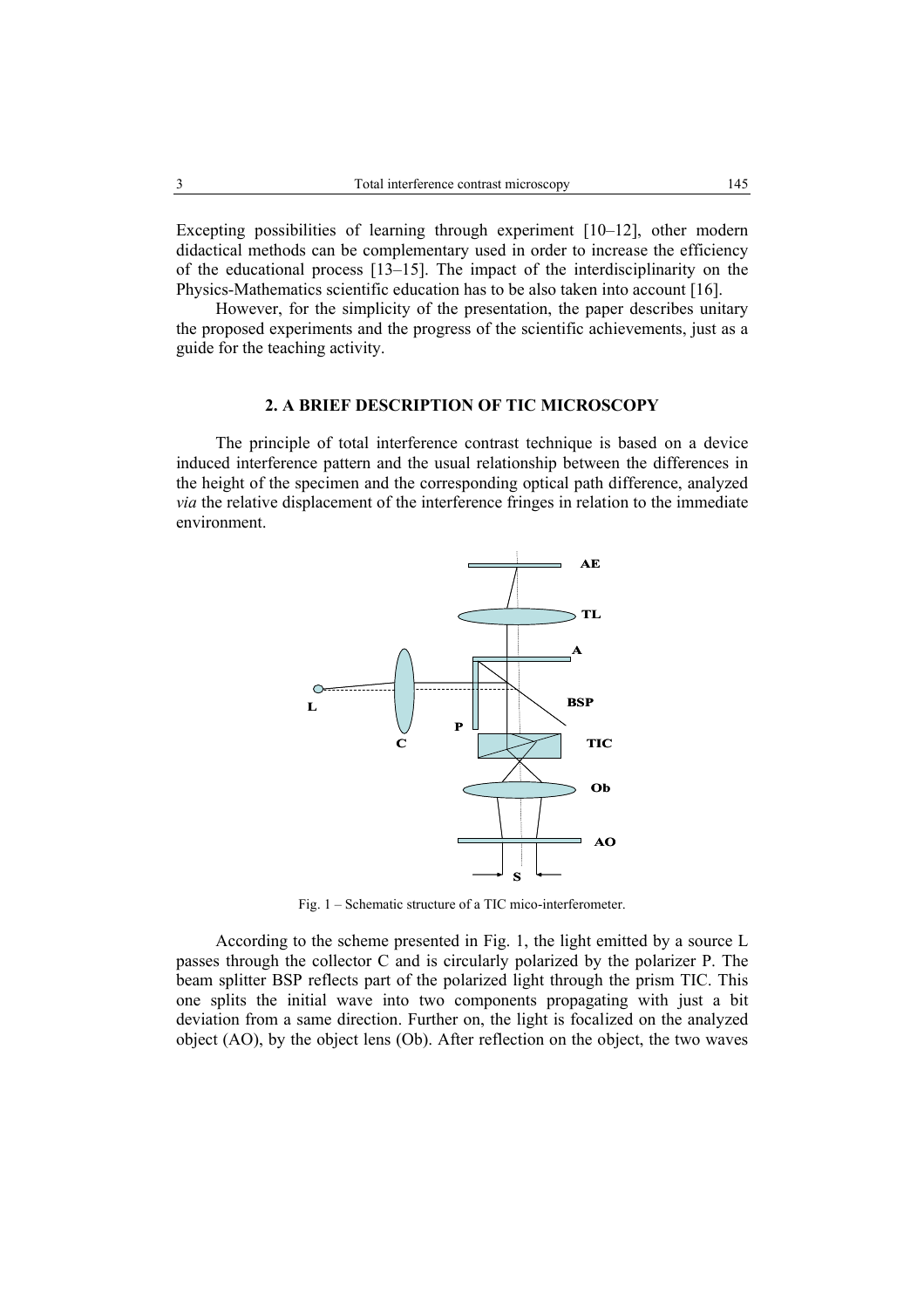follows the reverse path, goes through the circularly analyzer A and the tube lens TL and reach the detector plane AE. The two waves, just a bit differently inclined (by the prism TIC) generates two superposed images of the object surface, which are covered by the interference fringes imposed by the optical path difference, taking increasing values from the intersection point of the two wave vectors. Maximum intensity is obtained at the intersection point where the path difference is zero, as well as at any transversal position where the path difference is an integer number of  $\lambda$ . The described situation is valid for any plane surface, including also a reflecting substrate. In order to obtain the thickness of the specimen, a step shape has to be introduced, *e.g.* a layer of finite lateral size has to be grown on the substrate (Fig. 2). In this situation, the observed image consists of similar interference patterns corresponding to both the surface of the reflecting substrate and the reflecting film (the inter-fringe *a* is related to the path difference,  $\lambda$ ) which are discontinued by additional interference fringes formed just at the step region. These new fringes are shifted with respect to the previous ones belonging to the flat surfaces, by a distance  $b$ , due to the optical path difference,  $\Delta$ , related to the film thickness, *d* (the thickness of Layer 1 in Fig. 2). Hence, the path difference,  $\Delta$ , can be expressed in units of wavelengths via the general formula:

$$
\Delta = \frac{b}{a}\lambda.
$$
 (1)

In order to obtain the film thickness, a relationship between ∆ and *d* has to be expressed by starting from the peculiar geometrical arrangement of the experiment. According to Fig. 2, the path difference  $\Delta$ , might be expressed at normal incidence (on simple geometrical grounds) as  $\Delta = 2d$ , and, from (1) it results straightforwardly:



Fig. 2 – Optical path difference and interference patterns in case of normal incidence.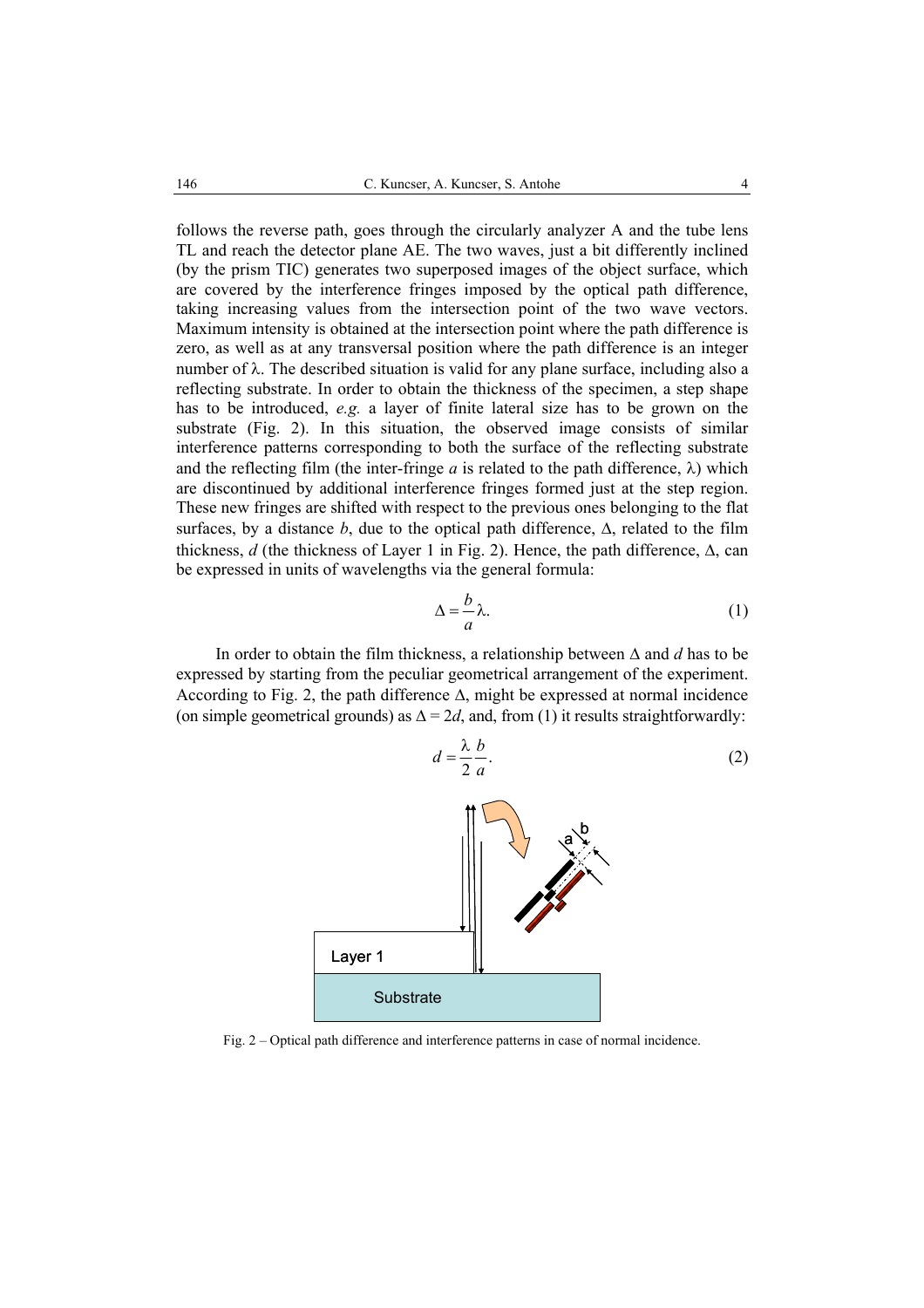Equation (2) provides the film thickness when the wavelength of the radiation is known and the ratio *b/a* is obtained experimentally from the interference patterns (Fig. 2). In the following, we will exemplify by different kind of experiments that the simple equation (2) is only a first approximation and various sources of errors have to be considered. Different corrections factors and terms will be expressed after discussing and reasoning potential sources of errors. A more precise equation for the determination of the film thickness will be finally obtained.

## **3. EXPERIMENTAL**

Two films of Cu have been grown on Si(001) substrates by rf sputtering in presence of Ar (initial vacuum of  $10^{-6}$  mbars and rf sputtering power of 150 W). A transversal step was realized on each sample by covering a part of the Si substrate with a mask during the deposition process (Fig. 3).



Fig. 3 – Geometry of the Test 1 Cu system and corresponding image of: a) the step; b) of the TIC interference patterns.

In the case of the first system (Test  $1$  Cu), the deposition time for the Cu film was 30 minutes with a discharge in an Ar pressure of  $2 \cdot 10^{-2}$  mbars. In the case of the second system (Test\_2\_Cu), a same deposition time was used for the Cu film, but the Ar pressure was increased to  $3 \cdot 10^{-2}$  mbars. The thickness of the Cu film was measured, for each sample, by an Axio Imager.D1m microscop (Karl Zeiss AG) provided with a modulator turret for total contrast interferometry. The measurements have been performed at well established coordinates along the film step (*Ox* axis in Fig. 3), defined *via* the transversal scale of the mechanical stage. A corresponding inspection of peculiar features of the step in each measuring point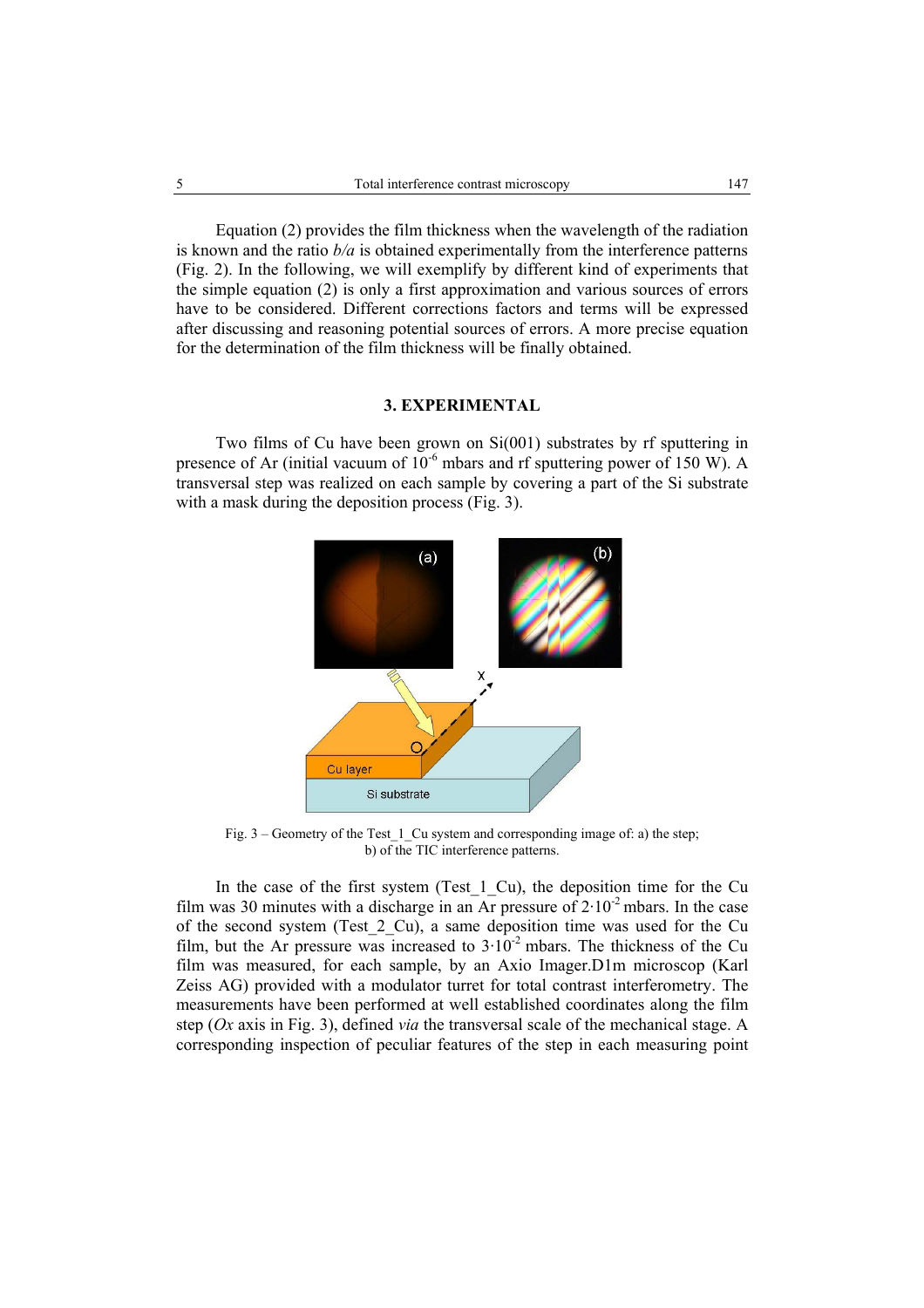was performed *via* usual reflected-light brightfield microscopy. Two sets of measurements were performed in some points, by using two different objectives, respectively, in order to observe their influence on the thickness results (the obtained values should be identical if there is no influence from the objective).

The first objective was characterized by a magnification factor of 10 and an aperture of  $0.25$  (code  $10 \times 0.25$ ) and the second by a magnification factor of 50 and an aperture of 0.80 (code 50×/0.80). The eyepiece with a magnification factor of 10 was provided with a cross like reticule connected to a digital micrometer. Typical interference patterns obtained in the TIC mode are also shown in Fig. 3. The inter-fringe and fringe-shift, *a* and *b*, respectively, are precisely measured in each point (of well defined coordinates, *xi*) *via* the digital micrometer. Three sets of values were read for each position, in order to further increase the precision of the measurement (only their average values will be reported). After performing all the above mentioned measurements, an additional metallic layer (either Fe or Fe-Ni) was grown by rf sputtering on both the Cu films and the Si substrate (a representative structure is drawn in Fig. 4). On the Test\_1\_Cu system was grown a Fe layer, for 10 min, under the same conditions as above mentioned, resulting sample Test 1 Cu/Fe whereas on the Test 2 Cu sample was grown a Fe-Ni layer, for just 5 min, resulting sample Test\_2\_Cu/Fe-Ni. In principle, the difference between the top parts of the same film grown on the two sides of the step has to be identical with the thickness of the Cu layer. Hence, TIC measurements obtained on the new systems, exactly at the same coordinates along the step as in the previous determinations should provide identical thickness, unless if the type of the reflecting surface is not really significant. It is worth to mention the importance of respecting as closely as possible the coordinates of the measuring points in the two series of measurements, due to the possibility to have a not perfectly uniform step.



Fig. 4 – Geometry of the Test 1 Cu/Fe system and corresponding image of: a) the step; b) of the TIC interference patterns.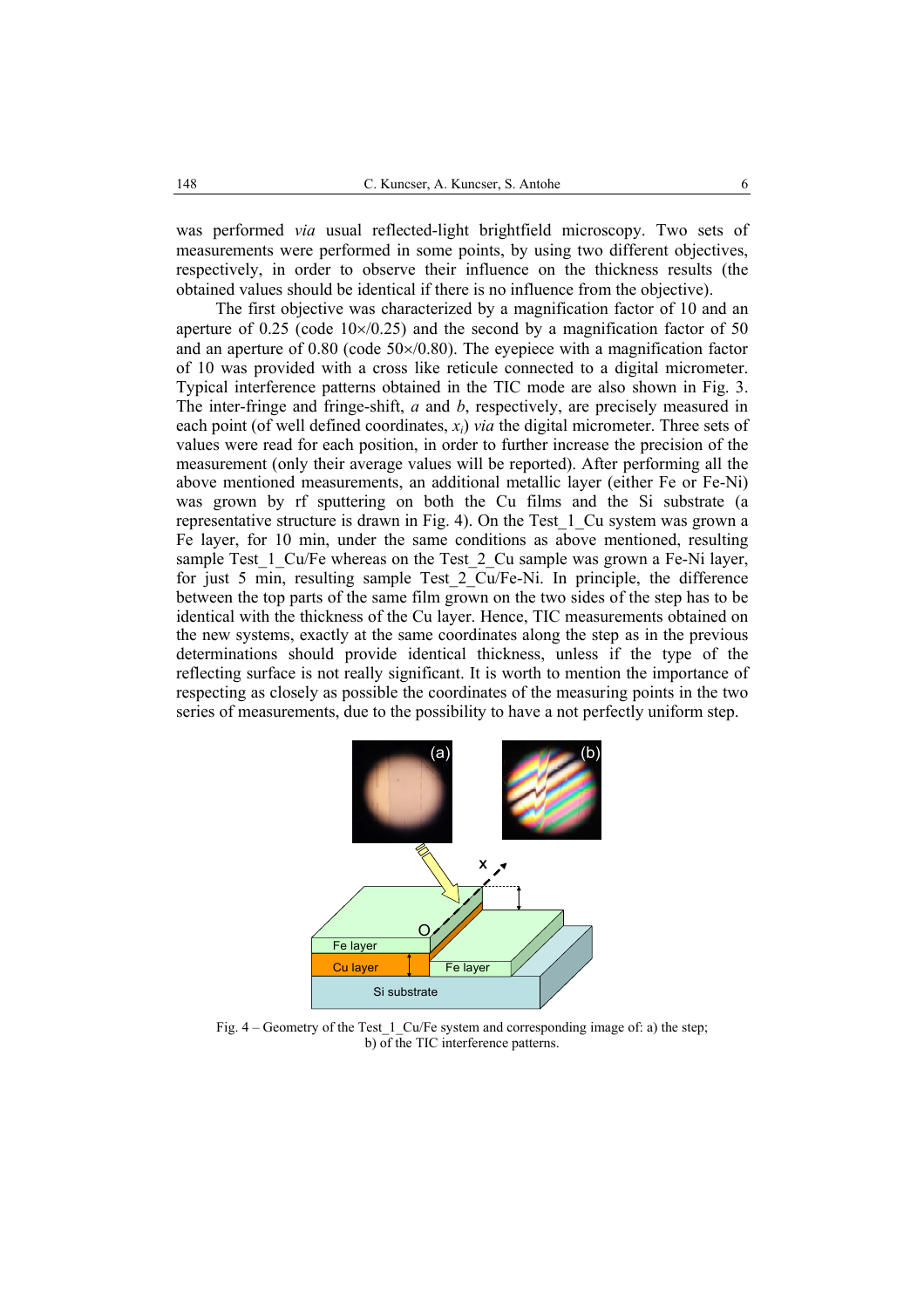### **4. RESULTS AND DISCUSSIONS**

In Figs. 5 and 6 are presented the values related to the thickness *d*, obtained *via* relation (2) and denoted in the following by  $d_0$ , in two different situations, respectively: (*i*) at the same coordinates of the same samples, but with two different apertures of the objective lens and (*ii*) at the same coordinates and using the same aperture of the objective lens, but before and after the deposition of the Fe or Fe-Ni layers. At only a glance of Figs. 5 and 6, it might be observed that always equation (2) leads to a lower thickness  $d_0$ , in case of a higher aperture of the objective lens, as well as in case of a same type of reflecting surface on the two sides of the step. Hence, the simple equation (2) providing the film thickness when the wavelength of the radiation is known and the ratio *b/a* is obtained experimentally from the interference patterns, is only a first approximation and additional sources of errors have to be considered. The proposed experiments prove clearly that both the aperture and the type of the reflecting surfaces on the two sides of the step have to be carefully considered and corrections of relation (2) should be provided in regard to these aspects.



Fig. 5 – Thickness  $d_0$  obtained on the same coordinates of sample: a) Test 1 Cu (a); b) Test 1 Cu/Fe, with two different apertures of the objective lens.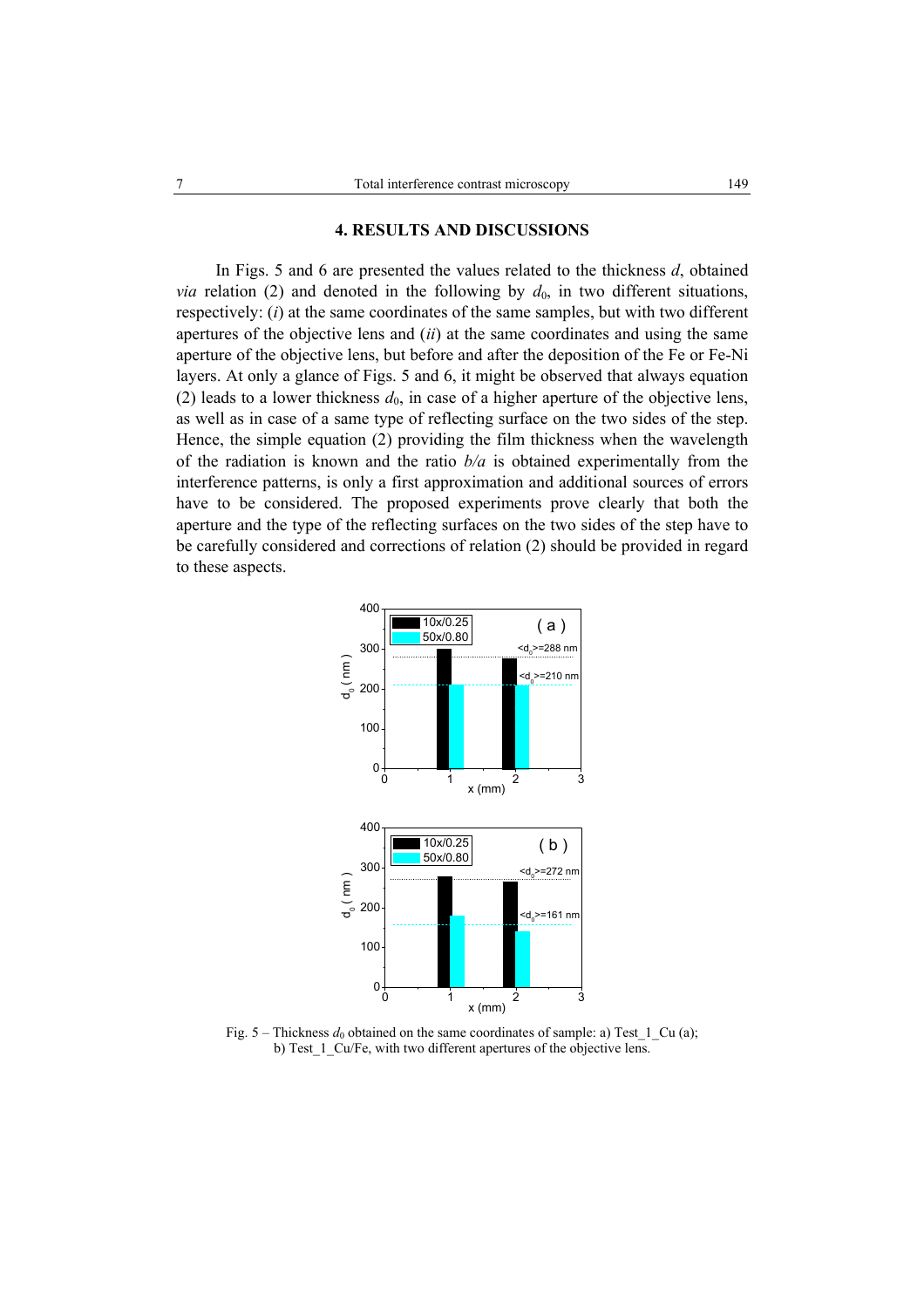

Fig.  $6$  – Thickness  $d_0$  obtained with a same objective lens ( $10 \times / 0.25$ ) at the same coordinates of sample: a) Test 1; b) Test 2, before and after growing the Fe or Fe-Ni layers on the Cu layer.

Firstly, not all the radiations will present normal incidence on the stepped surface when working with finite illumination apertures and the general case of a radiation incident under an angle  $\alpha$  should be considered. In this case, according to Fig. 7, the path difference ∆, might be expressed (on simple geometrical grounds, taking into account the thickest and the thinner paths in Fig. 7) *via* relationship:

$$
\Delta = 2d / \cos \alpha - 2d \tan \alpha \sin \alpha = 2d \cos \alpha. \tag{3}
$$

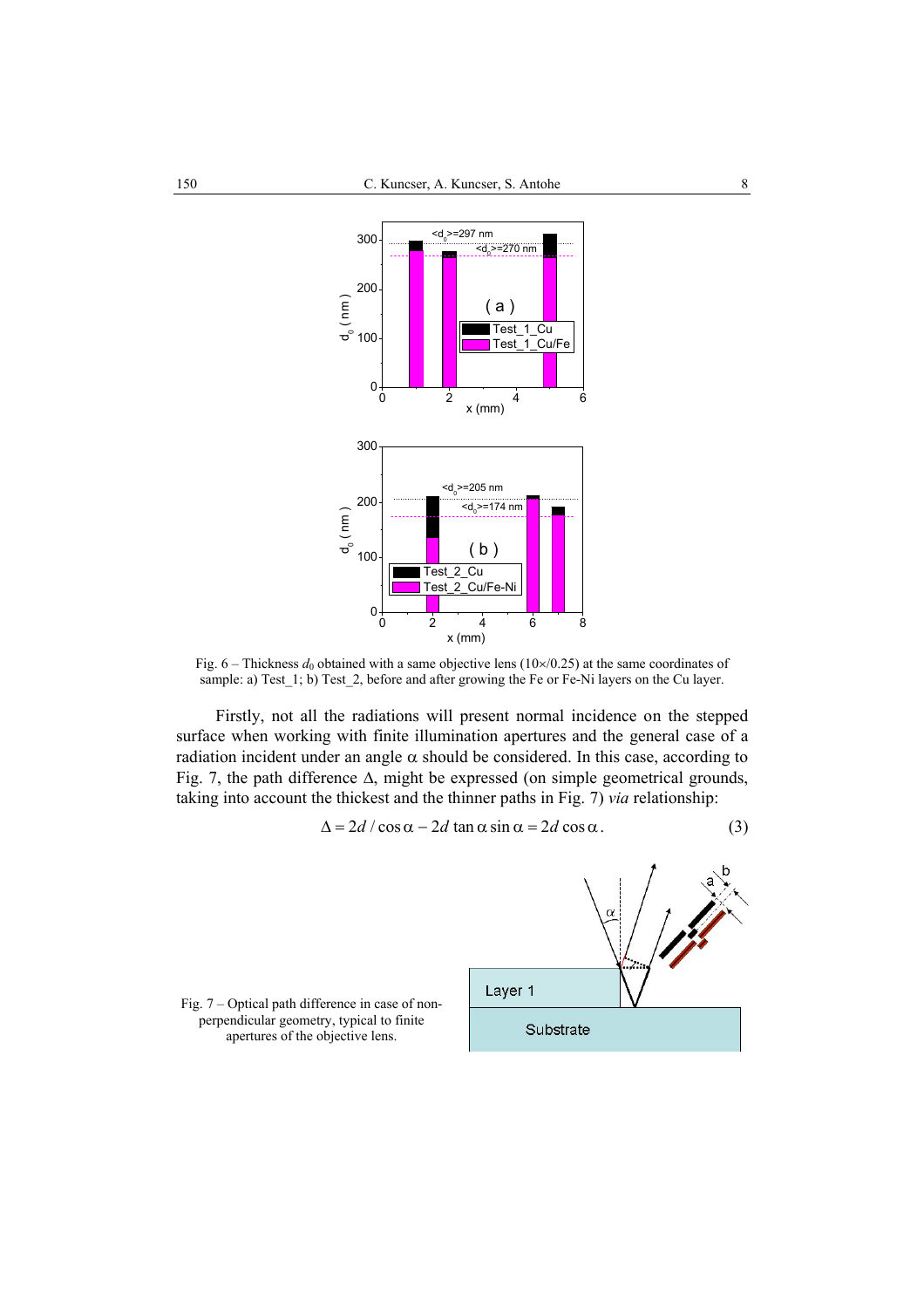For finite apertures, angle  $\alpha$  will take values between a minimum value of 0 and a maximum value  $\gamma$ , imposed by the objective aperture. In this case, relation (3) should be average over the angle  $\alpha$  and expressed as:

$$
\Delta = 2d < \cos \alpha > \quad \text{with} \quad < \cos \alpha > = \frac{\int_{0}^{\gamma} P(\alpha) \cos \alpha d\alpha}{\int_{0}^{\gamma} P(\alpha) d\alpha}.
$$
 (4)

Hence, from relation (1), the following expression is obtained for the thickness *d*:

$$
d = \frac{1}{\langle \cos \alpha \rangle} \cdot \frac{\lambda}{2} \frac{b}{a} = Fd_0 \quad \text{with} \quad F = \frac{1}{\langle \cos \alpha \rangle} \quad \text{and} \quad d_0 = \frac{\lambda}{2} \frac{b}{a} \,. \tag{5}
$$

In the above relation  $(5)$ ,  $d_0$  is an equivalent thickness computed at normal incidence *via* relation (2) and  $F$  is an over-unity factor, as resulting from the relation  $\leq \cos \alpha \geq 1$ .

The numerical estimation of  $\leq \cos \alpha$  > and hence, of the factor *F*, becomes effective only by assuming the angular distribution  $P(\alpha)$ . Tacking into account that the probability to have normal incidence is decreasing for increased apertures and assuming a rotation-symmetrical illumination aperture,  $P(\alpha)$  can be conveniently expressed as  $P(\alpha)$ =cos  $\alpha$  [17]. With this expression, relation (4) provides:

$$
<\cos \alpha > = 2d \cos^2 \frac{\gamma}{2}
$$
 and  $F = \frac{1}{\cos^2 \frac{\gamma}{2}} = \frac{2}{1 + \cos \gamma} = \frac{2}{1 + \sqrt{1 - a^{*2}}}$ . (6)

In the above relation,  $a^*$  is the objective aperture, defined as  $a^* = n \sin \gamma (n=1)$ for air between sample and objective) [18].

A second source of error in the expression of the path difference ∆, has to be related to the phase jump introduced by the reflection of the incident light on different types of materials. It is known that the phase jump induced by reflection is dependent on the conductive character of the reflecting surfaces [7], *e.g.* for nonconductors is about  $\pi$ , whereas for a conductive surface it may decreases (depending on the conductivity) with tenths of percents [17]. Having in mind Fig. 7, and relations (4) and (5), the optical path difference can be expressed as:

$$
\Delta = \frac{2d}{F} + \frac{\lambda}{2\pi} (\phi_2 - \phi_1) = \frac{2d}{F} + \frac{\lambda}{2\pi} \delta \phi,
$$
\n(7)

with  $\phi_2$  and  $\phi_1$  the phase jumps on the substrate and layer 1, respectively ( $\delta\phi$  is the difference of the phase jumps). Taking into account relations (1) and (7), it results: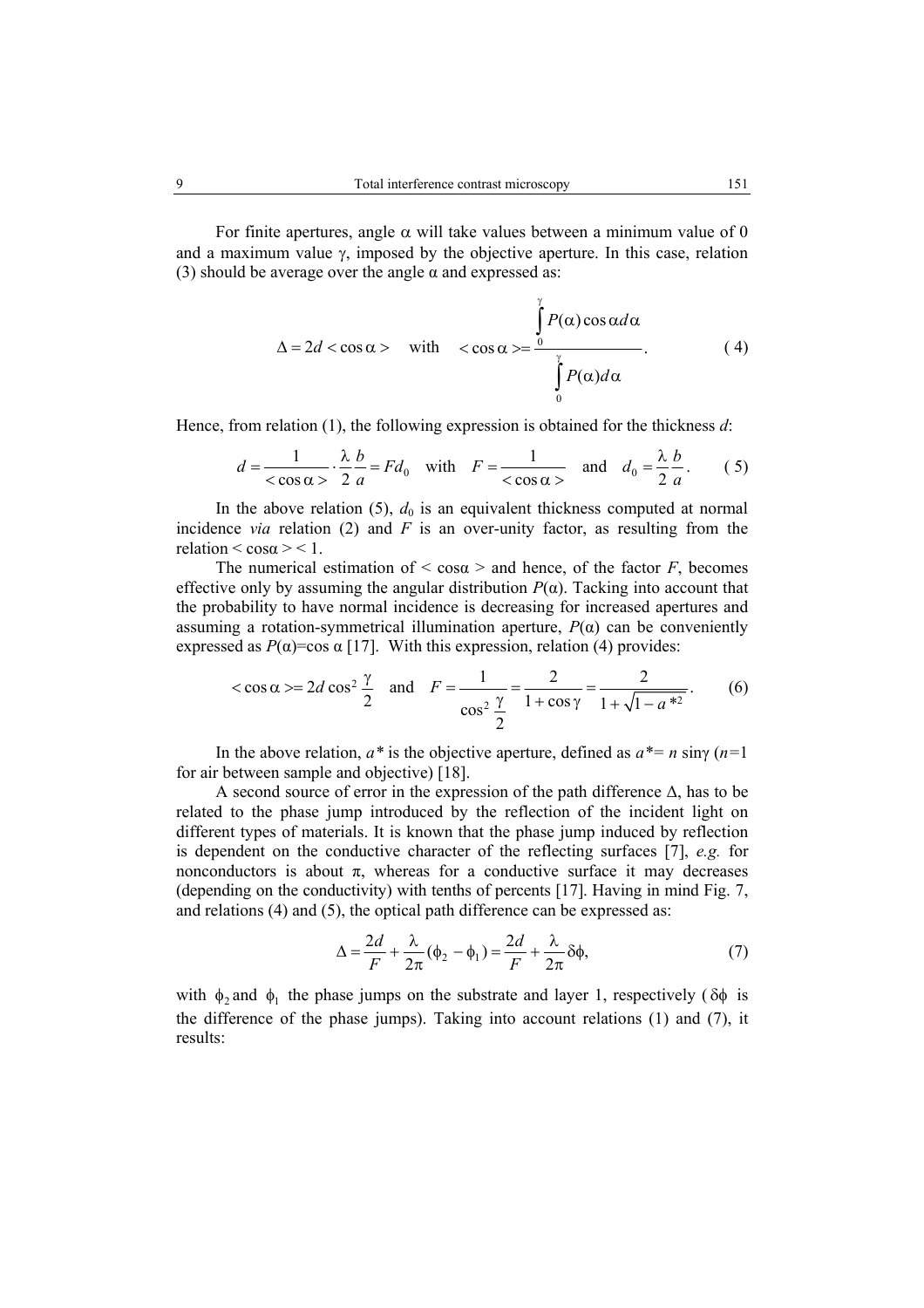$$
d = F\frac{\lambda}{2}\frac{b}{a} - F\frac{\lambda}{2}\frac{\delta\phi}{2\pi} = F(d_0 - d_1),
$$
\n(8)

with  $d_0 = \frac{\lambda}{2} \frac{b}{a}$  $=\frac{\lambda}{2}\frac{b}{a}$  and  $d_1 = \frac{\lambda}{2}\frac{\delta\phi}{2\pi}$ .

As above mentioned,  $d_0$  is an equivalent thickness computed at normal incidence whereas  $d_1$  is an equivalent thickness related to the phase jump. In the general expression (8) for the estimation of the step thickness *d*, both the aperture related correction, as well as the correction related to difference in the phase jumps are included.

Let's discuss our experimental results in the frame of relation  $(8)$  with an estimation of the factor *F via* relation (6). To the first objective lens with *a\**=0.25, corresponds  $F = 1.018$  whereas for the objective with  $a^* = 0.8$  a factor  $F = 1.25$  is obtained. Certainly, the correction factor  $F$  in case of working with the  $10\times/0.25$ objective is negligible regardless the suitable form of the distribution  $P(\alpha)$ , leading to right estimations of the film thickness, directly *via* the equivalent thickness at normal incidence. At variance, the right thickness of the film can be computed in case of working with the 50×/0.80 objective, only by multiplying the corresponding equivalent thickness at normal incidence,  $d_0$ , by a factor *F* which is 1.25, for the above assumed distribution  $P(\alpha)$ . Hence, an equivalent thickness at normal incidence,  $d_0$ , lower than in the case of using the  $10 \times 0.25$  objective corresponds to a same real thickness, as confirmed also by the results presented in Fig. 5.

On the other side, the equivalent thickness at normal incidence obtained with the  $10\times/0.25$  objective on samples with the same metal on the both sides of the step (*e.g.* sample Test\_1\_Cu/Fe and Test\_2\_Cu/Fe-Ni) is a very good approximation of the real thickness, while factor  $F$  is almost 1 and  $d_1$  is almost 0. At variance, the equivalent thickness at normal incidence, obtained by working with the same objective (*F* almost 1) on samples with different types of surfaces on both sides of the step (*e.g.* sample Test 1 Cu and Test 2 Cu), has to be larger (by about  $d_1$ ) with respect to the equivalent thickness corresponding to the previous situation, which is confirmed by the results shown in Fig. 6.

It is worth mentioning that due to this qualitative experimental confirmation of the theoretical estimation given by relation (8), the experimental results presented in Figs. 5 and 6 could be further considered for a quantitative estimation of the factor *F* and the phase jump,  $\delta\phi$ . In this regard, firstly average values for the equivalent thickness will be considered, for an improved statistics (see the mentioned values in the figures). Secondly, the film thickness is directly estimated by the equivalent thickness at normal incidence in case of working with the  $10\times/0.25$  objective on samples with the same metal on the both sides of the step. It results directly for the Cu film a thickness, *d*, of 270 nm in sample Test\_1 and 174 nm in sample Test 2 (see average values of Test 1 Cu/Fe and Test 2 Cu/Fe-Ni in Fig. 6). According to relation (8) with  $F = 1$  and the average values for the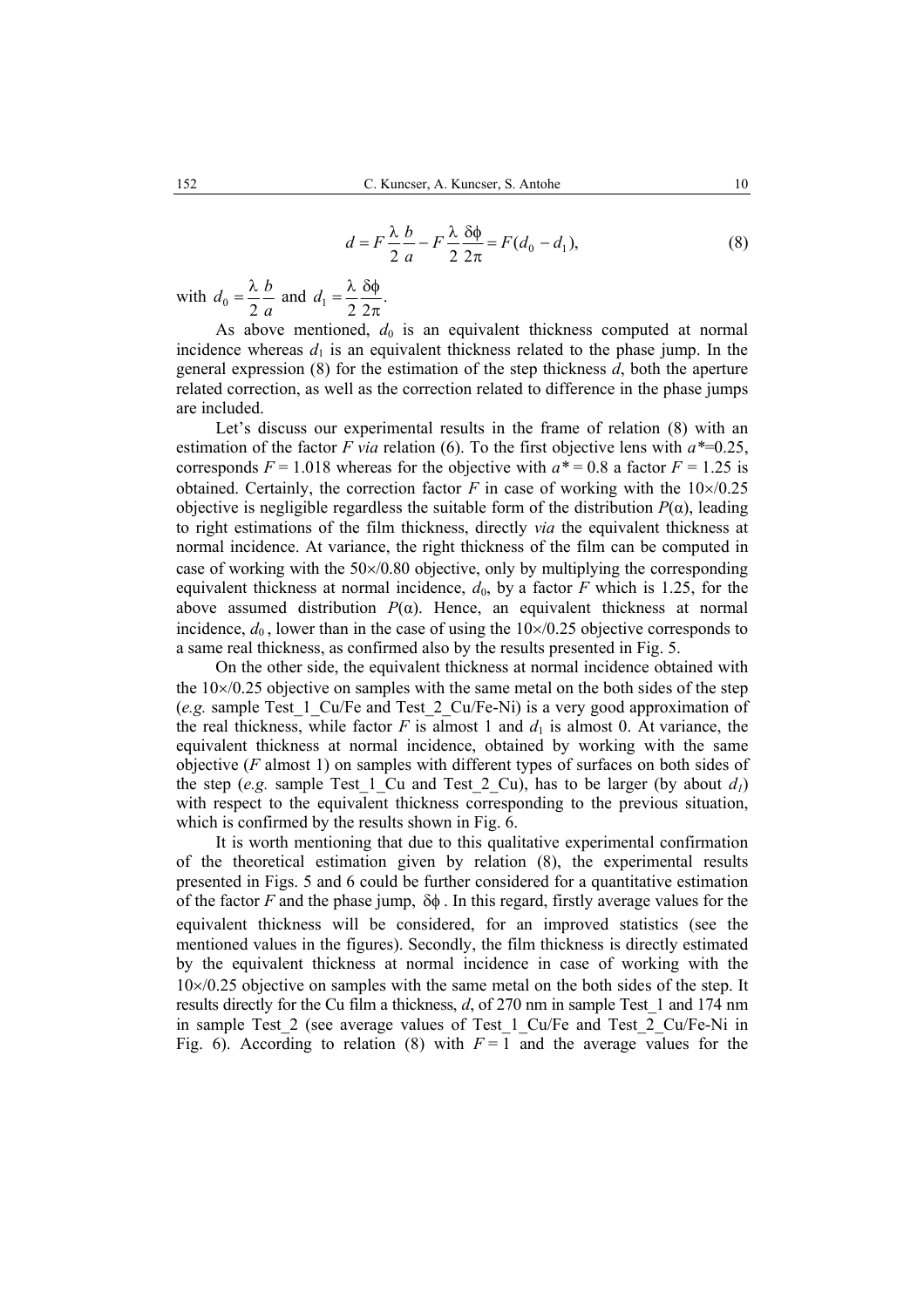equivalent thickness at normal incidence given in Fig. 6 for Test\_1\_Cu and Test 2 Cu, respectively, it results  $d_1 = 27$  nm for the first sample and  $d_1 = 31$  nm for the second one. Hence, a phase jump of 35 deg (40 deg) is directly estimated at the Cu/Si step in the Test\_1(Test\_2) sample, in agreement with previously reported values [17]. In a similar manner, average values reported in Fig. 5 might be considered for the estimation of the factor *F* associated to working objective lens of enhanced aperture. The most appropriate estimation of the Cu film thickness is  $d = 270$  nm, as corresponding to the measurement with the  $10 \times / 0.25$  objective on the Test 1 Cu/Fe sample. According to relation (8), it results directly a correction factor  $F = 1.69$  requested by the  $50 \times / 0.80$  objective. This experimental value is clearly much enhanced with respect to the theoretical estimation  $(F = 1.25)$ involving the angular distribution probability  $P(\alpha)$ =cos  $\alpha$ .

Other types of angular distribution probabilities respecting the condition for decreased probabilities at larger angles  $\alpha$ , might be considered for improving the agreement with the experimental results.

## **5. CONCLUSIONS**

A complex experiment is thought and realized with both scientific and education aims. The scientific issue concerns in the prominence of errors and their elimination in total interference contrast microscopy, whereas the educational aim concerns in designing of a supportive instructional context for exercising reasoning, argumentation and creative skills of students during learning activity in laboratory. The related tasks of the experiments are: (*i*) measuring a same thickness by objectives of different apertures and by exposing different types of film surfaces, (*ii*) proving different results obtained along these cases and hence, the influence of the objective aperture and of the reflecting surface on the thickness measurements and (*iii*) finding the physical reasoning and mathematical corrections which take into account the influence of the two factors on the measured film thickness. In regard to the educational purpose, it is proposed that such instructional context following closely a real research pathway with a top technological impact, may offer very attractive and interactive laboratory courses in universities and high school excellence optional programs.

*Acknowledgements*. The financial support through the doctoral fellowship by the Project POSDRU 88/I.5/5/56668 is highly acknowledged.

#### REFERENCES

- 2. A. Fert, Jean-Marie George, H. Jaffrics, R. Mattana and P. Senor, Euro. Phys. News, **34**, *6*, 10 (2003).
- 3. J. F. Bobo, L. Gabillet and M.Bibes J.Phys.C: Condens.Matter, **16**, S471-96 (2004).

<sup>1.</sup> M. Johnson, *Magnetoelectronics* (Chs. 2 and 3), Elsevier, Amsterdam, 2004.